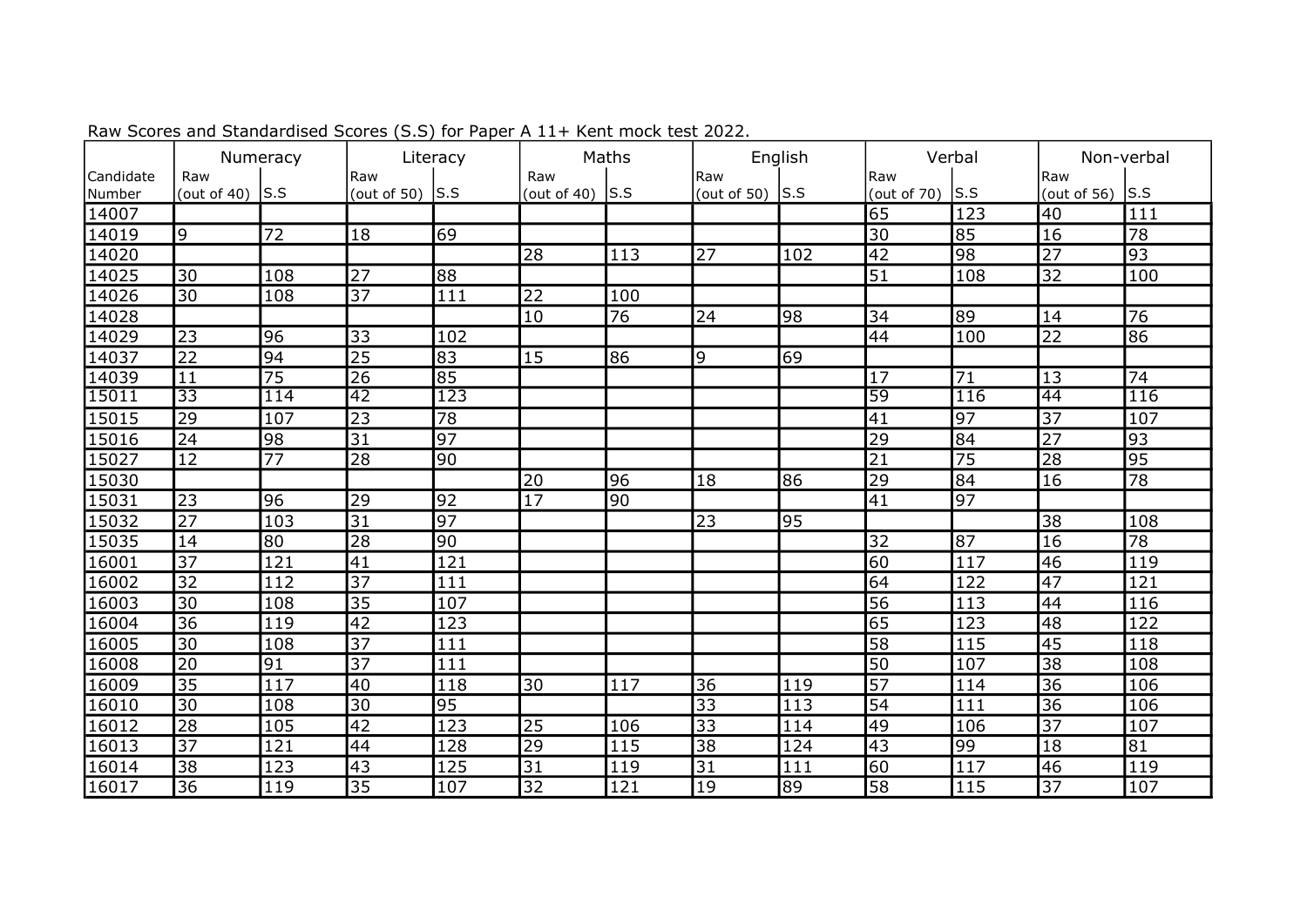|                | Numeracy        |                 | Literacy        |                 | Maths                          |     | English                        |                 | Verbal                  |              | Non-verbal      |     |
|----------------|-----------------|-----------------|-----------------|-----------------|--------------------------------|-----|--------------------------------|-----------------|-------------------------|--------------|-----------------|-----|
| Candidate      | Raw             | S.S             | Raw             | S.S             | Raw<br>(out of 40) $\vert$ S.S |     | Raw<br>(out of 50) $\vert$ S.S |                 | Raw                     |              | Raw             |     |
| Number         | (out of $40$ )  |                 | (out of 50)     |                 |                                |     |                                |                 | (out of 70) $\vert$ S.S |              | (out of $56$ )  | S.S |
| 16018          | $\overline{23}$ | 96              | $\overline{31}$ | $\overline{97}$ | $ 22\rangle$                   | 100 | $\overline{32}$                | 112             | $\overline{43}$         | $ 99\rangle$ | $\overline{22}$ | 86  |
| 16021          | $\overline{24}$ | 98              | 33              | 102             |                                |     |                                |                 | 55                      | 112          | 41              | 112 |
| 16022          | $\overline{30}$ | 108             | $\overline{41}$ | 121             | 24                             | 104 | 24                             | 98              | 48                      | 104          | 44              | 116 |
| 16023          | $\overline{33}$ | 114             | 44              | 128             |                                |     |                                |                 | 50                      | 107          | 40              | 111 |
| 16024          | $\overline{31}$ | 110             | $\overline{31}$ | $\overline{97}$ | 18                             | 92  | 10                             | $\overline{71}$ | $\overline{57}$         | 114          | 41              | 112 |
| 16033          | $\overline{17}$ | 86              | $\overline{25}$ | 83              |                                |     |                                |                 | $\overline{21}$         | 75           | $\overline{25}$ | 91  |
| 16034          | $\overline{7}$  | 69              | $\overline{25}$ | 83              |                                |     |                                |                 | $\overline{22}$         | 76           | $\overline{23}$ | 88  |
| 16036          | $\overline{7}$  | 69              | 28              | $\overline{90}$ |                                |     |                                |                 | $\overline{43}$         | 99           | $\overline{27}$ | 93  |
| 16040          | 23              | 96              | $\overline{24}$ | $\overline{81}$ |                                |     |                                |                 | $\overline{35}$         | 90           | $\overline{33}$ | 101 |
| $\sqrt{16041}$ | 16              | 84              | $\overline{31}$ | 97              |                                |     | 15                             | 81              | 30                      | 85           | $\overline{38}$ | 108 |
| 24004          | $\overline{24}$ | 98              | $\overline{36}$ | 109             |                                |     |                                |                 |                         |              |                 |     |
| 24006          | $\overline{28}$ | 105             | $\overline{32}$ | 99              | 26                             | 109 | 29                             | 107             |                         |              |                 |     |
| 24009          | 31              | 110             | $\overline{29}$ | 92              | $\overline{29}$                | 115 | $\overline{22}$                | 94              |                         |              |                 |     |
| 24010          | $\overline{27}$ | 103             | $\overline{31}$ | 97              | $\overline{15}$                | 86  | 19                             | 89              |                         |              |                 |     |
| 24016          | $\overline{27}$ | 103             | $\overline{32}$ | 99              | $\overline{17}$                | 90  | $\overline{28}$                | 104             |                         |              |                 |     |
| 24018          | $\overline{21}$ | 93              | $\overline{32}$ | 99              |                                |     |                                |                 |                         |              |                 |     |
| 24020          | $\overline{32}$ | 112             | $\overline{36}$ | 109             |                                |     |                                |                 |                         |              |                 |     |
| 24022          |                 |                 |                 |                 | 28                             | 113 | 30                             | 109             |                         |              |                 |     |
| 24026          | 26              | 101             | 25              | 83              |                                |     |                                |                 |                         |              |                 |     |
| 24027          | 11              | $\overline{75}$ | $\overline{25}$ | 83              | $\overline{7}$                 | 70  | 13                             | 77              |                         |              |                 |     |
| 24028          | 39              | 124             | 34              | 104             |                                |     |                                |                 |                         |              |                 |     |
| 24032          | 20              | 91              | 26              | 85              |                                |     |                                |                 |                         |              |                 |     |
| 24033          | $ 19\rangle$    | 89              | $\overline{31}$ | 97              |                                |     |                                |                 | 22                      | 76           |                 |     |
| 24034          | $\overline{17}$ | 86              | $\overline{24}$ | 81              |                                |     |                                |                 |                         |              |                 |     |
| 24035          | $\overline{17}$ | 86              | $\overline{22}$ | $\overline{76}$ | $ 12\rangle$                   | 80  |                                |                 |                         |              |                 |     |
| 25012          | 16              | 84              | $\overline{27}$ | 88              |                                |     |                                |                 |                         |              |                 |     |
| 25021          | $\overline{6}$  | 69              | $\overline{22}$ | $\overline{76}$ |                                |     |                                |                 |                         |              |                 |     |
| 25023          | 37              | 121             | $\overline{37}$ | 111             |                                |     |                                |                 |                         |              |                 |     |
| 25025          | 24              | 98              | $\overline{28}$ | 90              |                                |     |                                |                 |                         |              |                 |     |
| 26001          | 38              | 123             | 43              | 125             | 33                             | 123 | 32                             | 112             |                         |              |                 |     |
| 26002          | 28              | 105             | 31              | 97              | 16                             | 88  | 25                             | 100             |                         |              |                 |     |